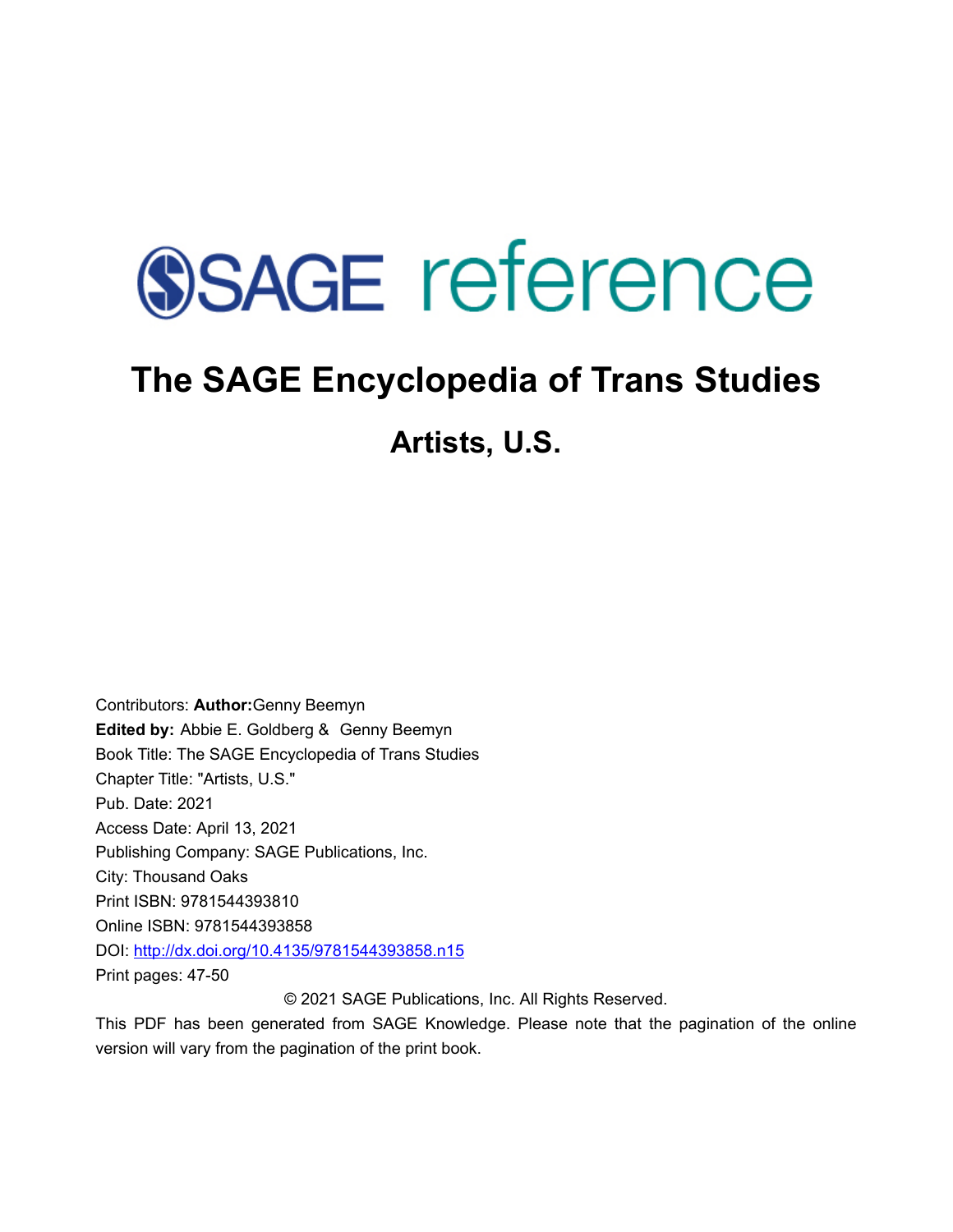Growing up in a cisnormative society characterized by an entrenched gender binary, trans people have had to invent and create a space for themselves. It is thus not surprising that many trans people have been artists and have developed groundbreaking work in various media. Through their artistic contributions, they have helped establish an identity and a discursive place for themselves and the larger trans community. Moreover, given that trans artists challenge societal assumptions about gender, it is likewise not surprising that many also do not conform to the expectation that they limit themselves to one artistic genre; instead, they tend to produce work in a variety of disciplines and/or mix different media. This entry discusses six contemporary U.S. artists who have received widespread critical acclaim: micha cárdenas, Zackary Drucker, Juliana Huxtable, Amos Mac, Wu Tsang, and Alok Vaid-Menon. These artists express themselves through numerous creative forms, including performance, film, digital media, photography, self-portraiture, fashion design, poetry, and prose.

## **micha cárdenas**

A first-generation Colombian American, micha cárdenas is a trans female educator, writer, digital media artist, and clothing designer. She is an assistant professor of Art and Design: Games + Playable Media at the University of California–Santa Cruz, and coauthor of the books The Transreal: Political Aesthetics of Crossing Realities (2012) and Trans Desire/Affective Cyborgs (2010).

Her artistic work supports the health and welfare of people, especially trans women of color, and the planet using interactive media design, virtual reality, science fiction, and performance. In 2015, cárdenas created the online, interactive game Redshift and Portalmetal, which focuses on a trans woman of color who must travel to other worlds because her planet's environment is becoming unlivable. In describing the work on her website, cárdenas states that the game poses the question, "As climate change forces us to travel to the stars and build new homes and families, how do we build on this land, where we are settlers, while working to undo colonization?"

In 2020, cárdenas created Sin Sol (No Sun), an augmented reality game that tells the story of climate-induced wildfires through the eyes of a trans Latinx artificial intelligence hologram. Set 50 years in the future, the game depicts the environmental collapse occurring now using three-dimensional scans of forests from the Pacific Northwest. Like Redshift and Portalmetal, Sin Sol considers how climate change intersects with race, gender, and immigration, as well as the interplay between personal trauma and environmental trauma.

cárdenas's projects are not limited to virtual reality and future worlds; through her art, she also seeks to have a direct impact on the lives of marginalized peoples today. For example, she has collaborated on UNSTOPPABLE, an effort to design and disseminate information about how Black communities can produce DIY bulletproof clothing to address the horrific rate of murders of Black people, particularly Black trans women. She also initiated the development of Local Autonomy Networks (Autonets), online and offline community networks that exist outside of corporate-owned infrastructures, including a line of mesh-networked electronic clothing that can alert other nearby Autonet garment wearers that someone needs help and their location. The project aims to increase community autonomy and reduce violence against people because of their race, gender, and sexuality.

## **Zackary Drucker**

Zackary Drucker is a white trans female photographer, actor, and film and television producer whose work documents her own and other trans people's experiences. For example, she had a 6-year relationship with trans male film producer and director Rhys Ernst, which they recounted through photographs that they exhibited as "Relationship" at the Whitney Museum of American Art in 2014. The photos chronicle the development of their relationship and their different gender transitions and capture everyday moments in their lives, like trips together and relaxing at home, which serve to humanize and valorize the relationships of trans people. "Relationship" was released as a book in 2016.

Drucker and Ernst have also collaborated on other projects. They created the short film She Gone Rogue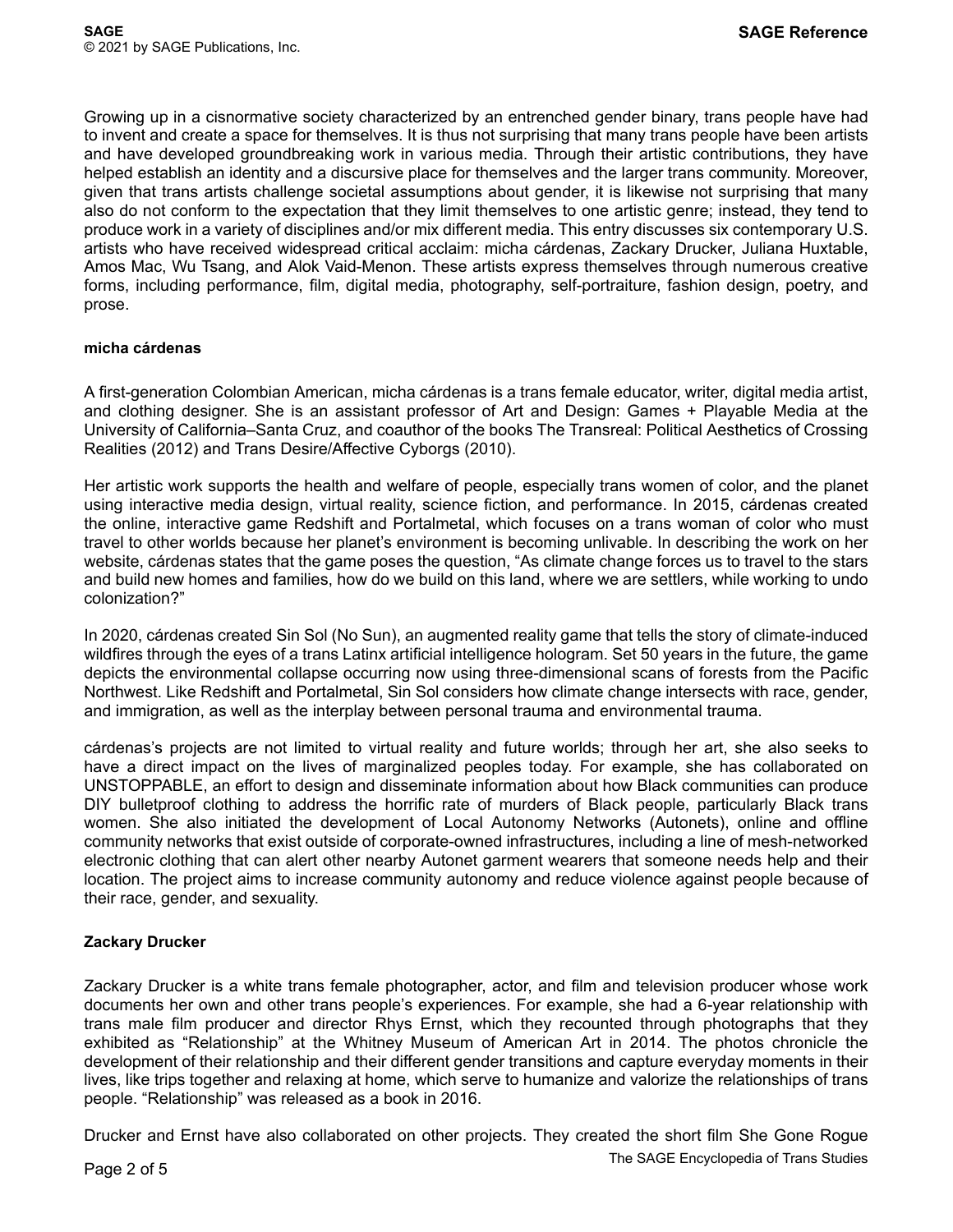(2012), in which Drucker plays a fictional character who has dreamlike encounters with the groundbreaking trans women performers Flawless Sabrina, Vaginal Davis, and Holly Woodlawn. The film is both an homage to the artists, who were role models for Drucker, and a representation of Drucker's need to "go rogue" and forge her own gender path. Drucker and Ernst also worked together from 2014 to 2017 as consultants and producers on the Amazon series Transparent, where they sought to ensure that trans people were portrayed accurately, and on This Is Me (2015), a series of 5- to 6-minute documentaries about issues faced by trans people today based on topics raised in Transparent. Drucker is featured in an episode on trans women sisterhood.

A central theme of Drucker's artistic work is the need for trans people to take control of how they are represented. This concern is also evident in her support of other trans artists. In 2017, she edited a special issue of Aperture magazine on "Future Gender," which focused on how trans people from different countries have used photography to illustrate their own lives, communities, and histories.

## **Juliana Huxtable**

A Black trans female visual artist, writer, performer, model, and DJ, Juliana Huxtable explores the intersections of race, gender, and sexuality in her art using a variety of media, including self-portraiture, textbased prints, writing, and music. Among her best-known works are photographic images in which she places herself within historical and Afrofuturistic settings, signaling that Black trans people have and will continue to exist. For example, in History (Period Piece) (2013), Huxtable superimposed an image of herself with U.S. and British flags in her hair against a tapestry depicting merchant ships from the era of colonization and the slave trade. The piece simultaneously addresses how this history informs conceptions of Blackness, transness, and queerness today and how Huxtable herself must contend with this past.

Two of her other visual works, Nuwaubian Princess (2013) and Untitled in the Rage (Nibiru Cataclysm; 2015), are nude self-portraits that have an ethereal quality, as if to suggest a vision of a world in which the bodies of Black trans women can be centered and respected. In Untitled in the Rage, Huxtable, whose skin is painted turquoise green and her long braids highlighted in neon yellow, is sitting on her heels and positioned in profile, so that her body draws in the viewer. But while the image invites one's gaze, its representation of a trans woman of color challenges stereotypical ideas and ideals of race, gender, and sexuality. At the same time, the supernatural and fantastical elements of the piece, along with the reference to the Nibiru Cataclysm (a supposed impending disastrous encounter between the Earth and another planetary object), point to the existence of different realities and the fluidity of identities.

Huxtable has also created works that address her experiences growing up, her interest in science fiction and online spaces, and how race, gender, and sexuality are conceptualized in the digital age. In the series Seven Archetypes (2012–2013), she contextualized her gender transition alongside dominant constructions of gender and sexuality. In Untitled (For Stewart; 2012), Huxtable created a color inkjet print of one of her allcaps, stream-of-consciousness poems that describes the misogyny of video games, the blurred lines between video games and pornography, her alienation from boys, and her vision of herself as female. This poem was featured in her poetry book, Mucus in My Pineal Gland (2017). She also cowrote, with artist Hannah Black, the science fiction novella Life; it is a narrative about two risk analysts taking on the ultimate catastrophic assessment: an impending apocalypse.

## **Amos Mac**

A white trans male photographer, editor, and writer, Amos Mac has greatly increased the visibility of trans people through a variety of media. In 2009 he cofounded, with Rocco Kayiatos, Original Plumbing, the first U.S. print magazine focused on trans male culture, and served as its editor for the 20 issues that were published over the next decade. The magazine's photographs (many taken by Mac) and stories helped many trans men to see images of people like themselves, and its coverage of topics like developing careers and becoming fathers addressed issues that were not being discussed anywhere else at the time. Highlights of the magazine were reprinted in a book, Original Plumbing: The Best of Ten Years of Trans Male Culture, in 2019.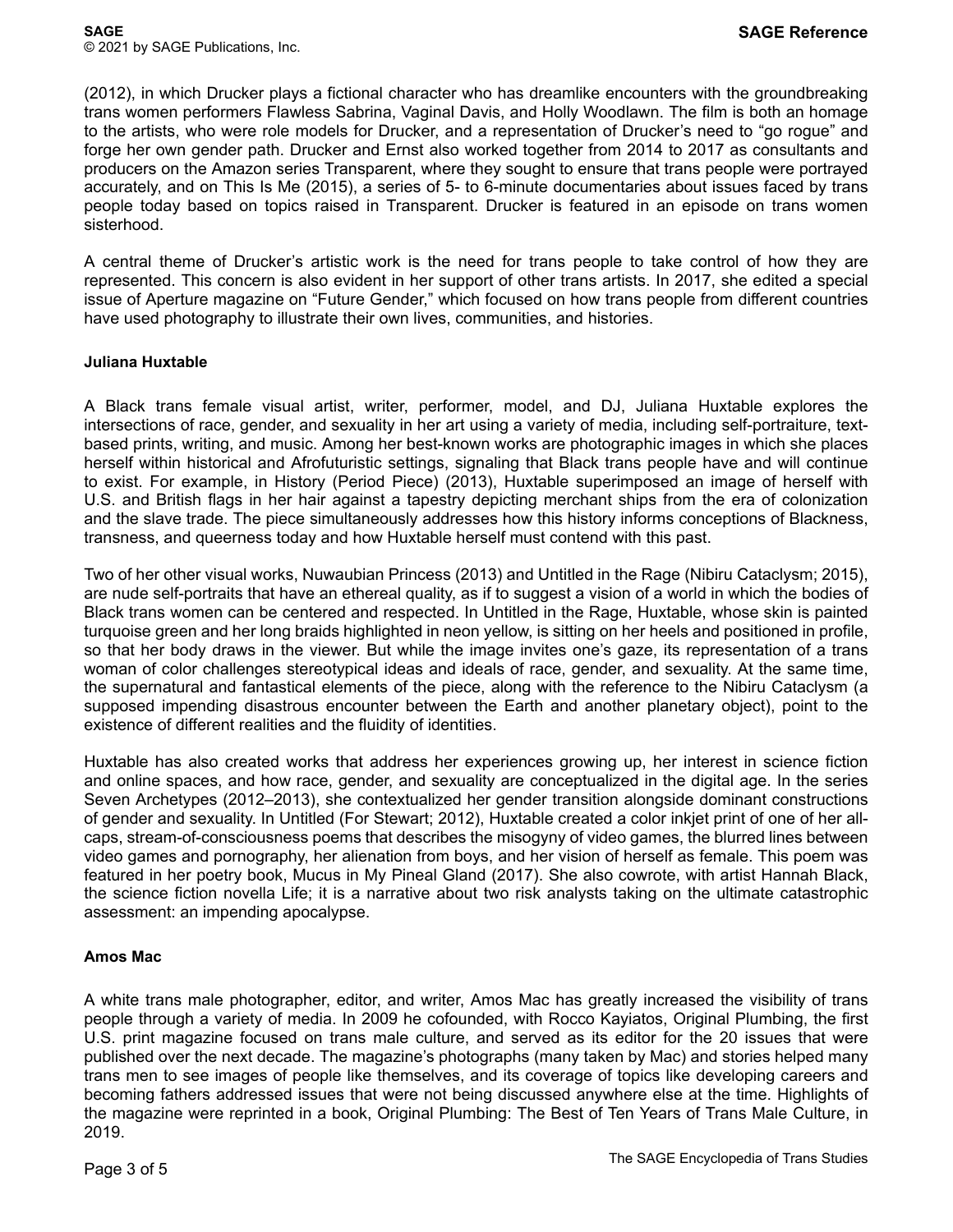In addition to his photography for Original Plumbing, Mac's pictures have been featured in dozens of publications, including the New York Times, Interview, and Out. In 2011, he published his photographs of Zackary Drucker in Translady Fanzine and the exhibition "Distance Is Where the Heart Is, Home Is Where You Hang Your Heart." Mac also contributed to Drucker's "Future Gender" issue of Aperture magazine with photographs of Juliana Huxtable. In 2015, he broke new ground by photographing that fall's collection of the H&M fashion brand "& Other Stories," which was the first such photo shoot to use all trans models and crew members.

In recent years, Mac has written for television and film. He was the associate producer for the documentary series Gaycation (2016–2017), which explored LGBTQ cultures around the world, and is currently a story editor for the relaunch of the teen drama series Gossip Girl (2021). With film director Aisling Chin-Yee, Mac cowrote No Ordinary Man (2020), a documentary feature about trans male jazz musician Billy Tipton.

## **Wu Tsang**

Born to a Chinese father and a Swedish American mother and identifying as gender fluid, filmmaker, visual artist, and performer Wu Tsang has described herself as being in a place of "in-betweenness." This sense of existing outside of traditional categories is similarly reflected in her work, which often dismantles the boundaries between fiction and documentary, performance and realism, and public and private spaces. A case in point is Tsang's first feature film, Wildness (2012), which centers on the Silver Platter, a Los Angeles bar that catered to LGBTQ Latinx immigrants.

Wildness, which premiered at the Museum of Modern Art, developed out of a weekly performance art party of the same name that Tsang co-organized at the Silver Platter from 2008 until the bar closed in 2010. The film depicts how the parties led to the mixing of the bar's long-time patrons with young artists and performers and how the two groups at times had to address differences in race, gender, class, and culture. A central question of Wildness involves the development of safe spaces: What does it mean to different communities, and when two communities are marginalized, whose safety takes precedence? While the film takes a narrative approach, it also has elements of magical realism, with the bar itself serving as one of these narrators. Through this technique, Tsang shows that environments are multifaceted and dynamic—as much actor as acted upon.

Another of Tsang's films, Duilian (2016), likewise blurs the line between imagination and reality. It envisions the intimate relationship thought to have existed between Qui Jin, a turn-of-the-20th-century Chinese poet and revolutionary, and Wu Zhiying, a calligrapher with whom Jin frequently collaborated. In the film, Tsang plays Zhiying, and boychild, a gender-nonconforming performance artist with whom Tsang has often collaborated, plays Jin. Scenes of the two of them conversing in Jin's poems are interspersed with sequences of wushu martial arts and documentary-style footage of boychild in 19th-century clothing walking through the streets of contemporary Hong Kong. Although fictive, Duilian serves to write the couple into history, which is especially important given the erasure of their relationship then and often still today.

#### **Alok Vaid-Menon**

Alok, as they are known professionally, is a nonbinary trans femme Indian American performance artist, writer, and fashion designer. They first gained critical acclaim as part of the spoken word duo DarkMatter with Janani Balasubramanian from 2013 to 2017. The group's name and poetry called attention to the invisibility of queer and trans people of color, and their performances highlighted how predominantly white queer and trans communities, like the larger white society, often marginalize people of color and fail to examine their racial privilege.

Alok's physical appearance (which often mixes traditionally male and female gender expressions) and artistic work challenge the gender binary and what constitutes "female" and "male" aspects of presentation. They are the author of Femme in Public (2017) and Beyond the Gender Binary (2020); the latter is a book aimed at teens and young adults in which Alok uses some of their experiences as a gender-nonconforming individual to point out how society tries to limit gender expression when the only actual boundaries are people's